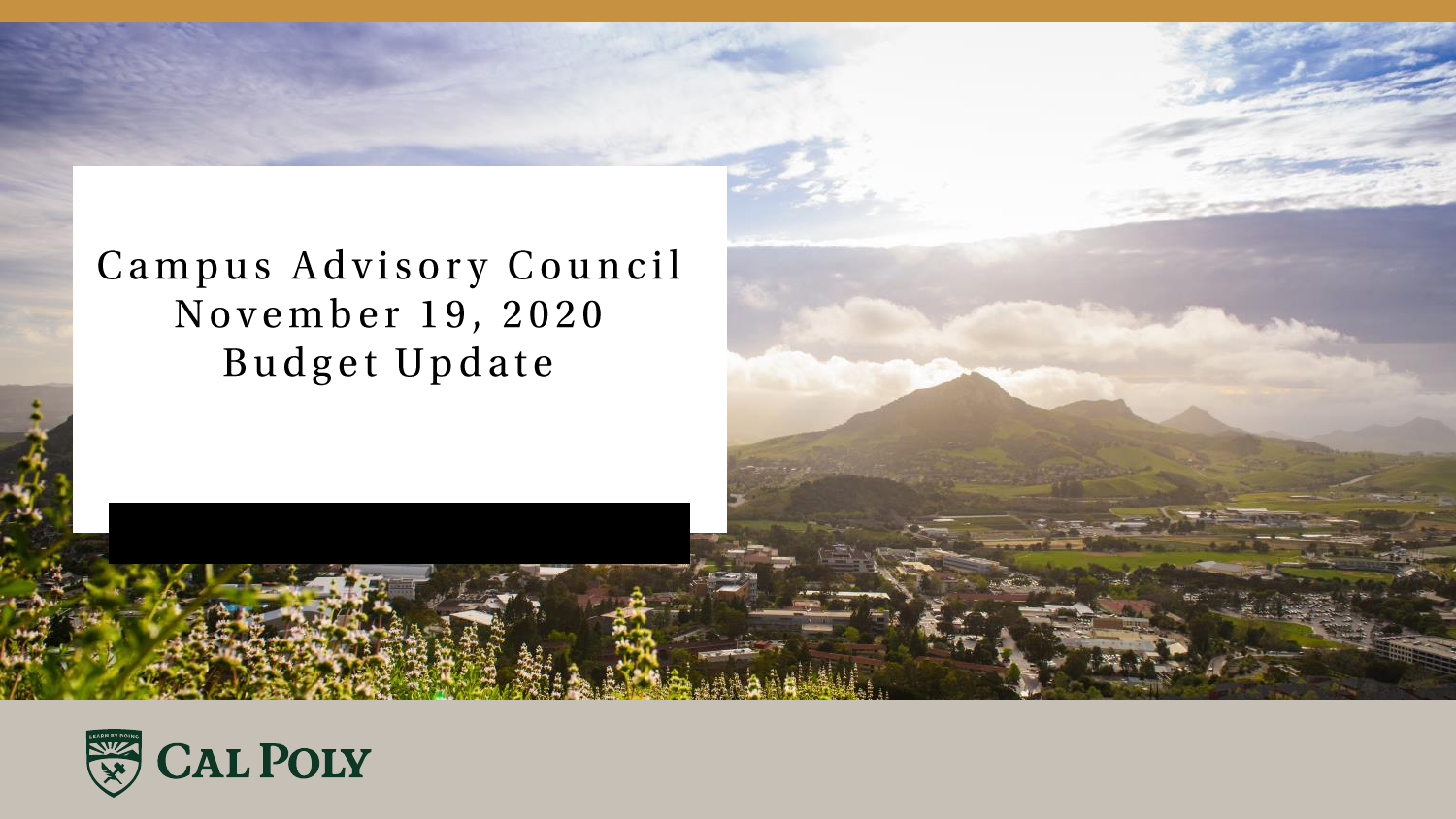## FY 2020-21 Challenges

- Original Projected Operating Budget Deficit of \$35.2M
	- Reduction of CSU funding of \$21M
	- Unfunded mandatory costs of \$5M (health benefits, retirement, & insurance)
	- **Campus Structural Budget Deficit of \$9M** –
- Reduction in on campus population (faculty, staff and students) and housing residents
	- Parking
	- Housing
	- Dining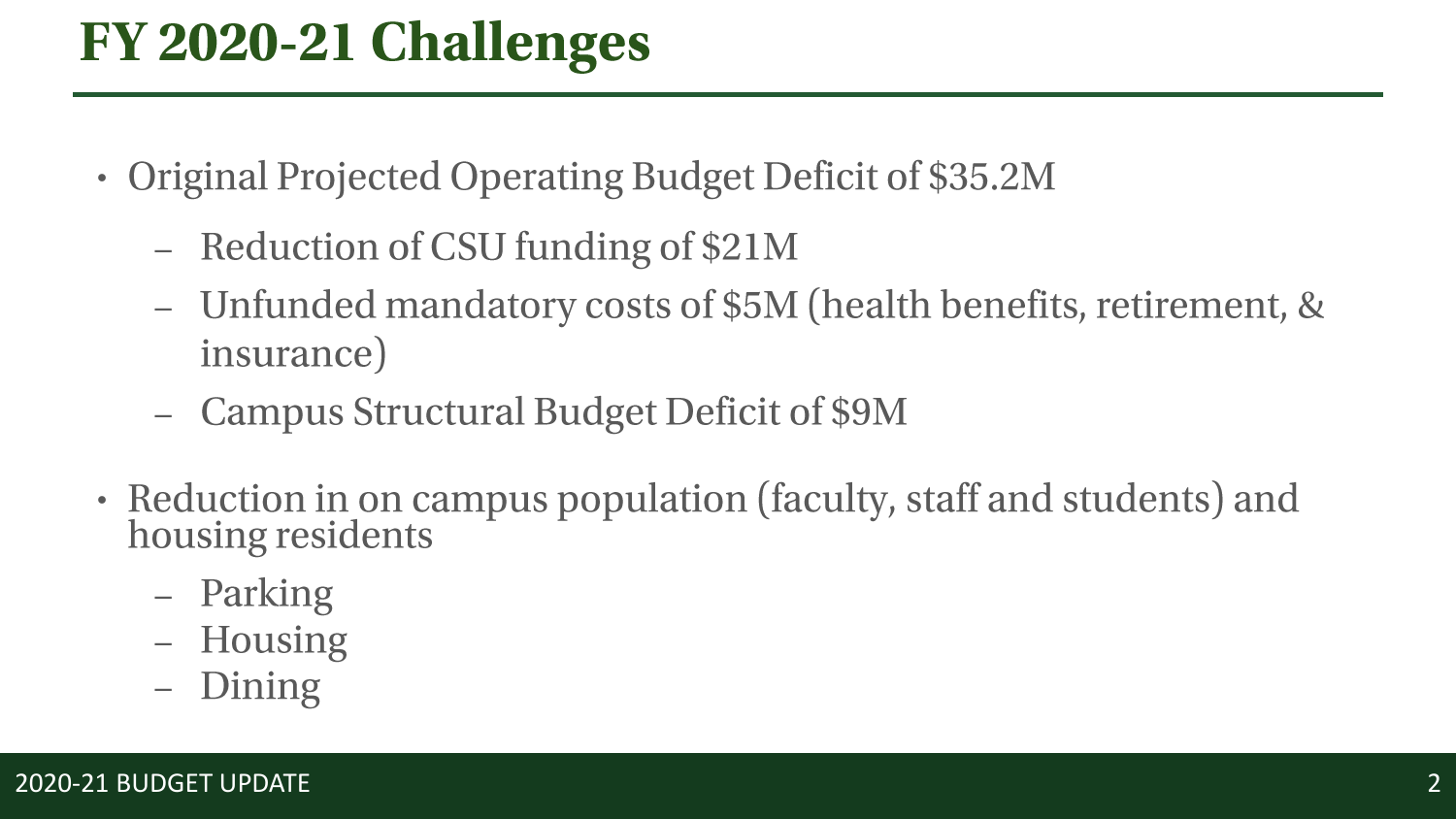## FY 2020-21 Challenges

- Cancellation/Postponement of events
	- Athletics
	- $-$  PAC
	- Conference and Event Planning
- Costs related to operating in a COVID 19 environment •
	- PPE
	- Testing
	- Technology (computers, hotspots, wireless, software etc.)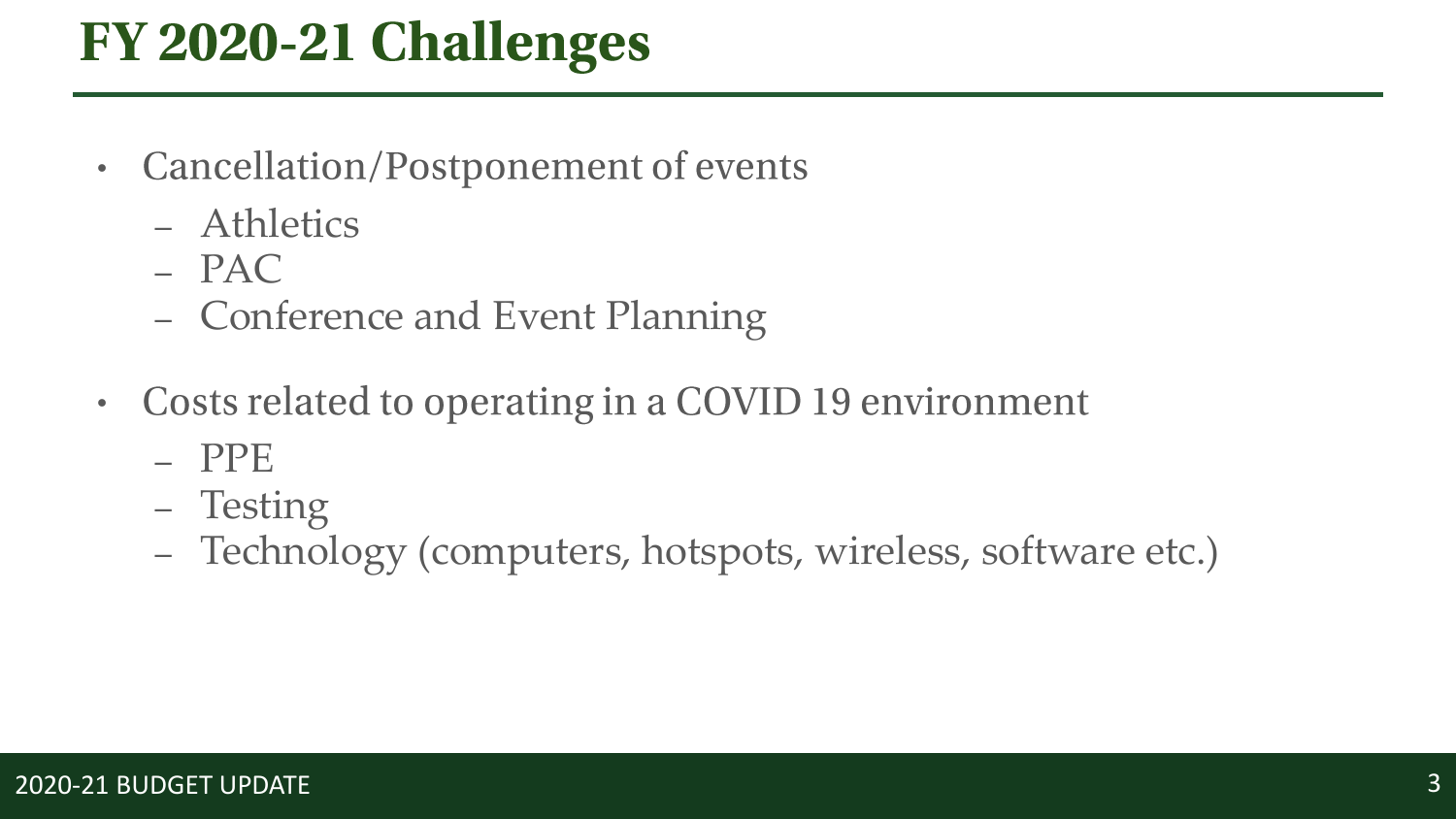## **FY 2020-21 Projection Summary**

| $(\psi$ illulollo)       |                               |                                      |                       |  |  |
|--------------------------|-------------------------------|--------------------------------------|-----------------------|--|--|
| <b>Fund Type</b>         | FY 2020-21<br><b>Revenues</b> | <b>FY 2020-21</b><br><b>Expenses</b> | Surplus/<br>(Deficit) |  |  |
| <b>General Operating</b> | \$387.4                       | \$422.6                              | (\$35.2)              |  |  |
| Enterprise               | \$81.2                        | \$103.1                              | (\$21.9)              |  |  |
| Auxiliary                | \$50.3                        | \$49.3                               | \$1.0                 |  |  |
| <b>Total</b>             | \$518.9                       | \$575.0                              | (\$56.1)              |  |  |

\*Projections shown prior to budget mitigation actions

 $$$  millione)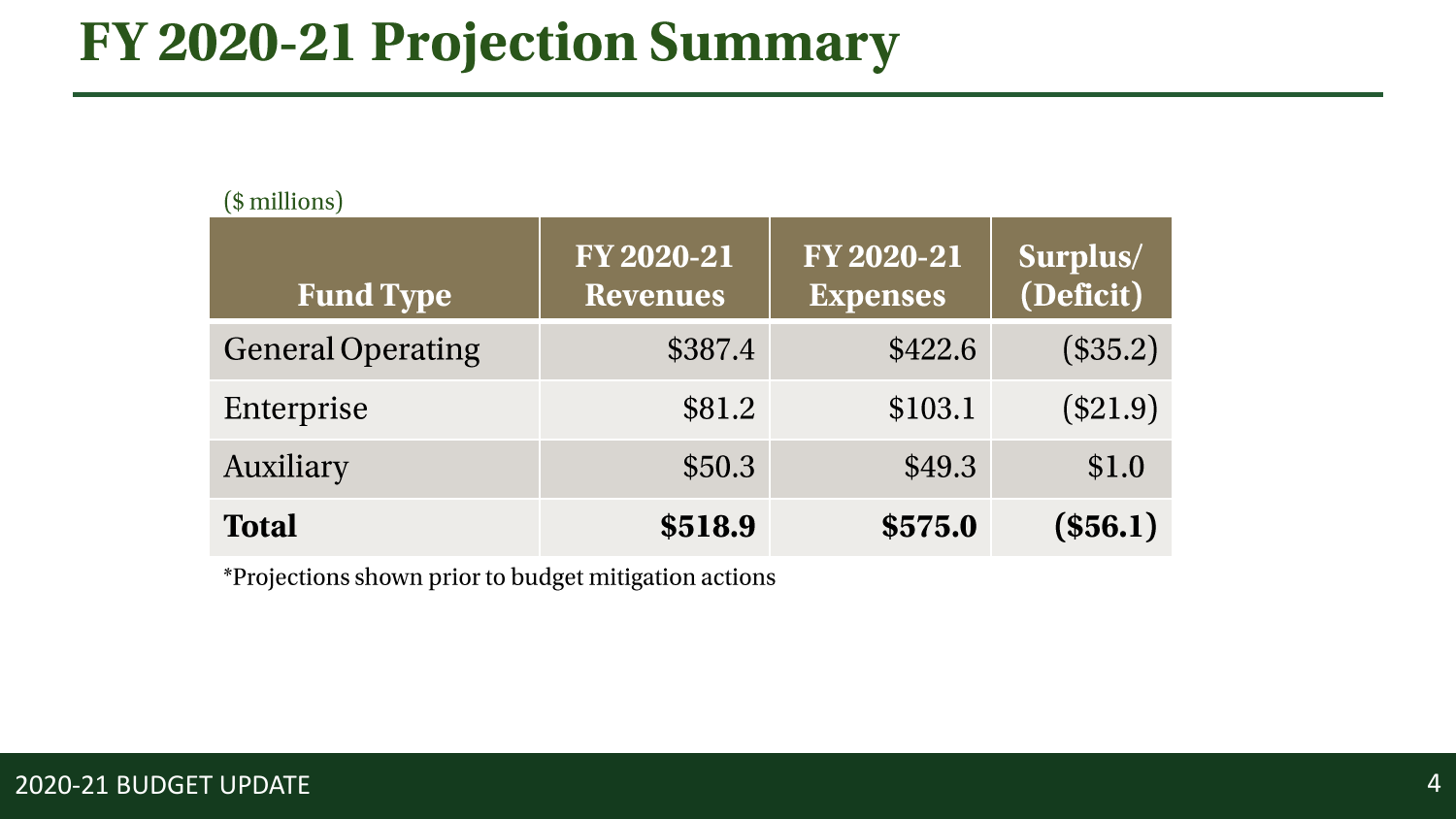# **Budget Updates**

- Increase of \$1.4M in tuition and fee revenue due to strong enrollment
	- Revised deficit \$33.6M
- Concluded Division/College Budget meetings
	- Finalized Base budget reductions
	- Finalized Carryforward (CF) sweeps
- **Executed Early Exit Program (EEP)** •
- Updated budget estimates for Housing and Dining based upon most • current activity.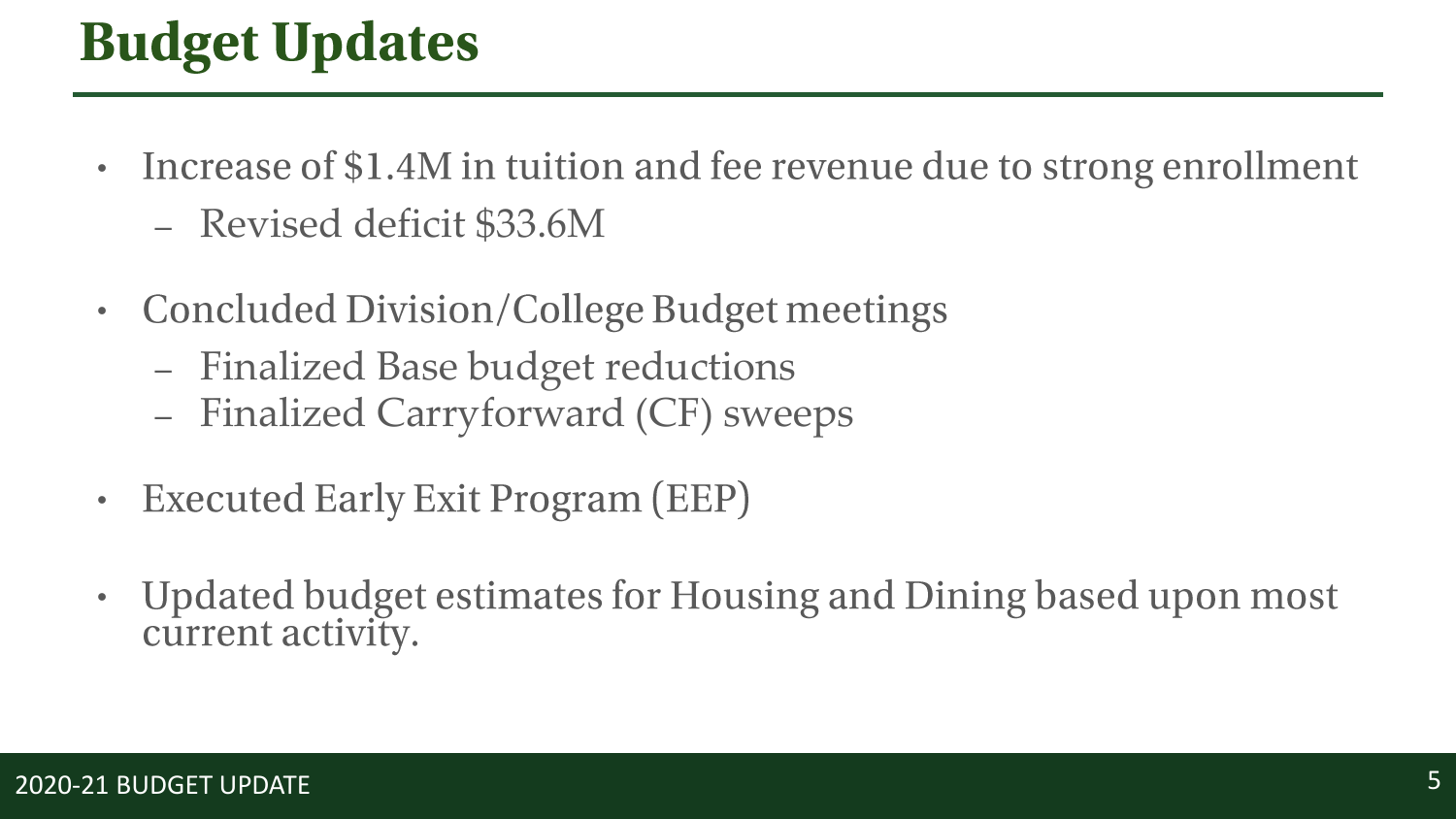## **Division Reduction Targets/Carryforwards**

| <b>Division</b>                                  | <b>Base</b><br><b>Reduction</b> | $%$ Reduction | <b>CF Sweep</b> | $\%$ CF Sweep |
|--------------------------------------------------|---------------------------------|---------------|-----------------|---------------|
| <b>Academic Affairs</b><br>Colleges<br>Other     | \$5.5M<br>\$4.5M<br>\$990K      | 29.6%<br>6.5% | \$2.6M          | 32%           |
| Administration & Finance                         | \$4.0M                          | 26.1%         | \$4.4M          | 56%           |
| Enrollment Mgmt & University Strategy            | \$1.3M                          | 8.2%          | \$800K          | 10%           |
| <b>Information Technology Services</b>           | \$1.8M                          | 12.2%         |                 |               |
| Research & Economic Dev.                         | \$338K                          | $2.2\%$       | $- -$           | $- -$         |
| Diversity & Inclusivity                          | \$119K                          | 0.8%          | \$240K          | 3%            |
| President's Office                               | \$199K                          | $1.3\%$       |                 |               |
| <b>Student Affairs</b><br>Athletics<br>Remainder | \$1.3M<br>\$500K<br>\$859K      | 3.3%<br>5.6%  | \$758K          | 10%           |
| <b>University Development</b>                    | \$620K                          | 4.1%          |                 |               |
| <b>Total</b>                                     | \$15.2M                         |               | \$8.8M          |               |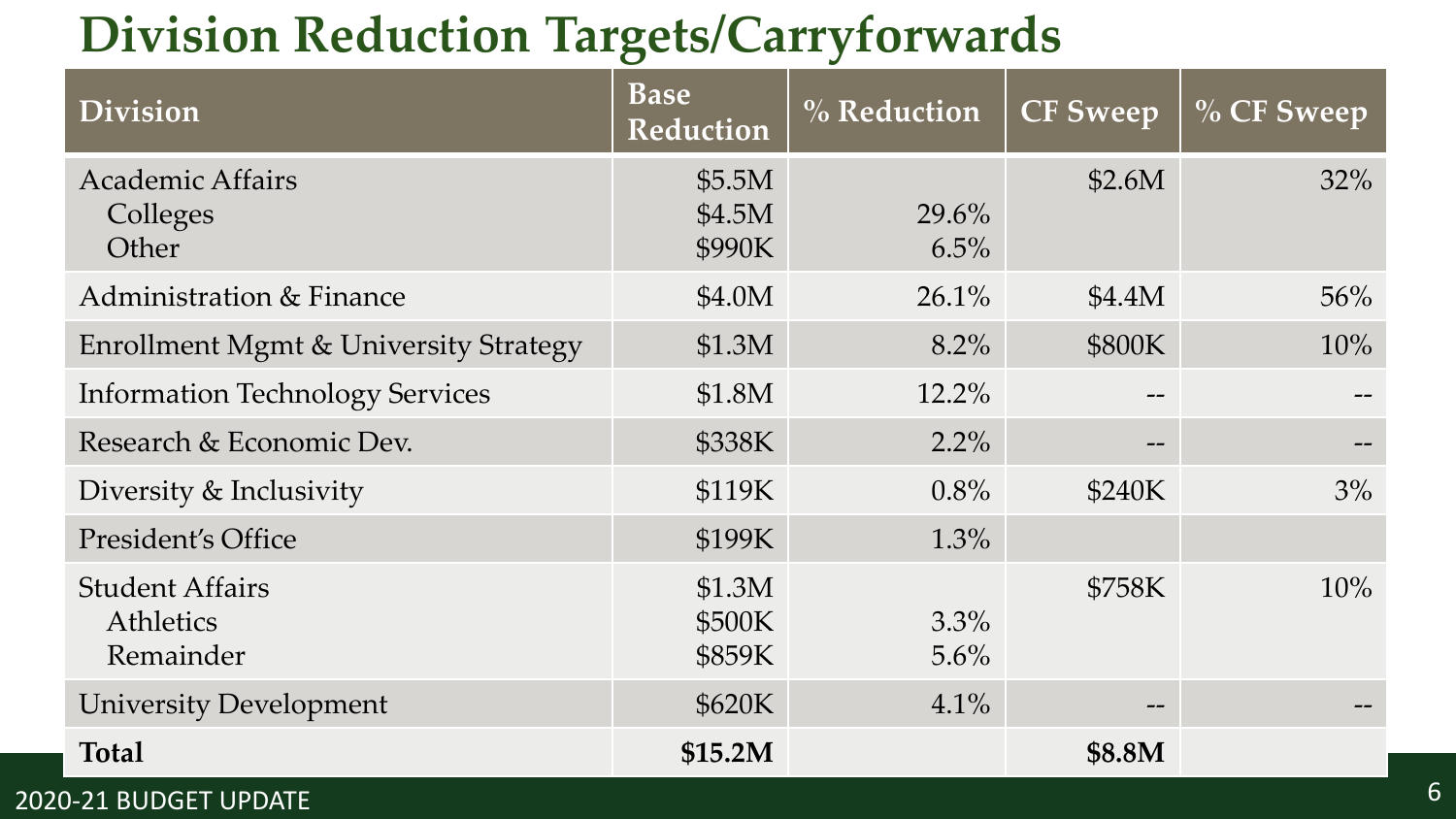### **Investments**

- Strategic reserve for Academic Affairs
	- \$800k
- Enrollment Management and University Strategy
	- \$225k
- Information Technology modernization
	- \$1.8M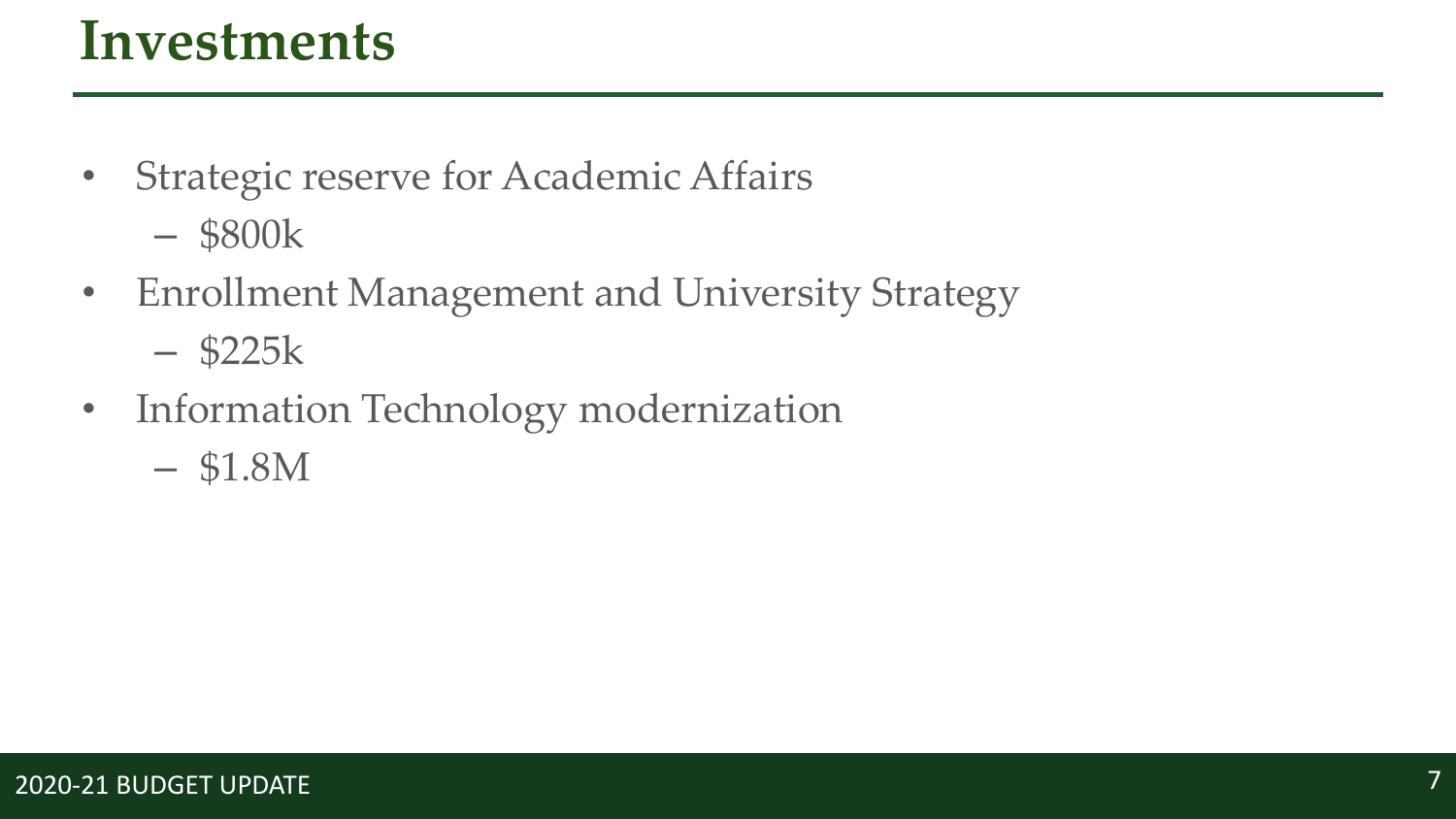## **Early Exit Program**

- 93 Participants
	- $-14 \text{ MPP}$
	- 11 Faculty
	- 68 Staff
- Associated Salary and Benefit Costs = \$10.7M
- No projected savings in 2020 due to payout of incentive and vacation accruals. Estimated cost for 2020 = \$2M
- Estimated savings for  $FY21-22 = $6M$ , assuming  $40\%$  refill rate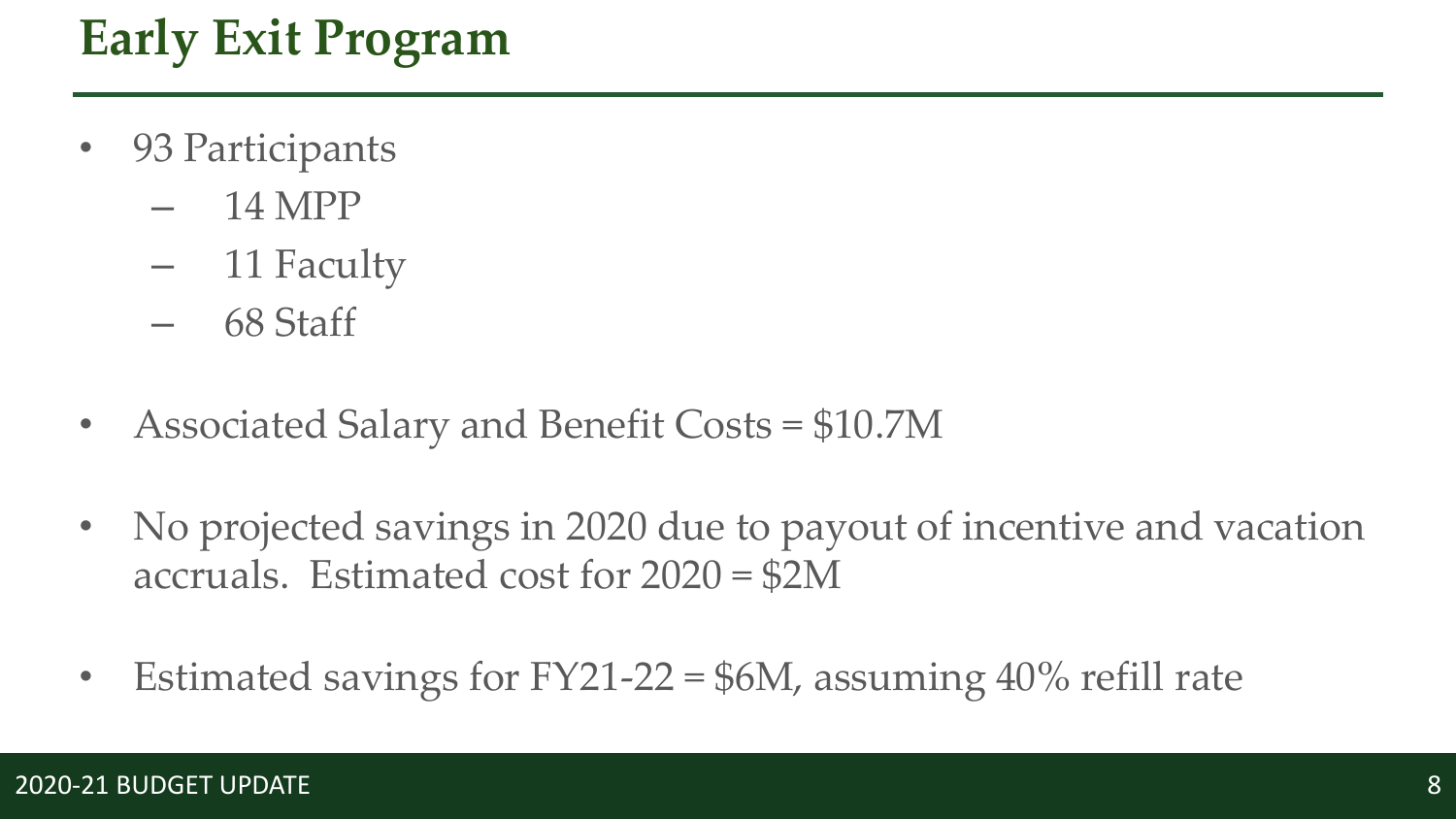## **FY 2020-21 Projection Summary**

| $\sqrt{\phi}$ municipal  |                                      |                                      |                       |  |
|--------------------------|--------------------------------------|--------------------------------------|-----------------------|--|
| <b>Fund Type</b>         | <b>FY 2020-21</b><br><b>Revenues</b> | <b>FY 2020-21</b><br><b>Expenses</b> | Surplus/<br>(Deficit) |  |
| <b>General Operating</b> | \$370                                | \$387.9                              | (\$17.9)              |  |
| Enterprise               | \$81.0                               | \$103.1                              | (\$22.1)              |  |
| Auxiliary                | \$39.9                               | \$43.2                               | (\$3.3)               |  |
| <b>Total</b>             | \$490.9                              | \$534.2                              | (\$43.3)              |  |

\*Projections shown after budget mitigation actions

 $$$  millione)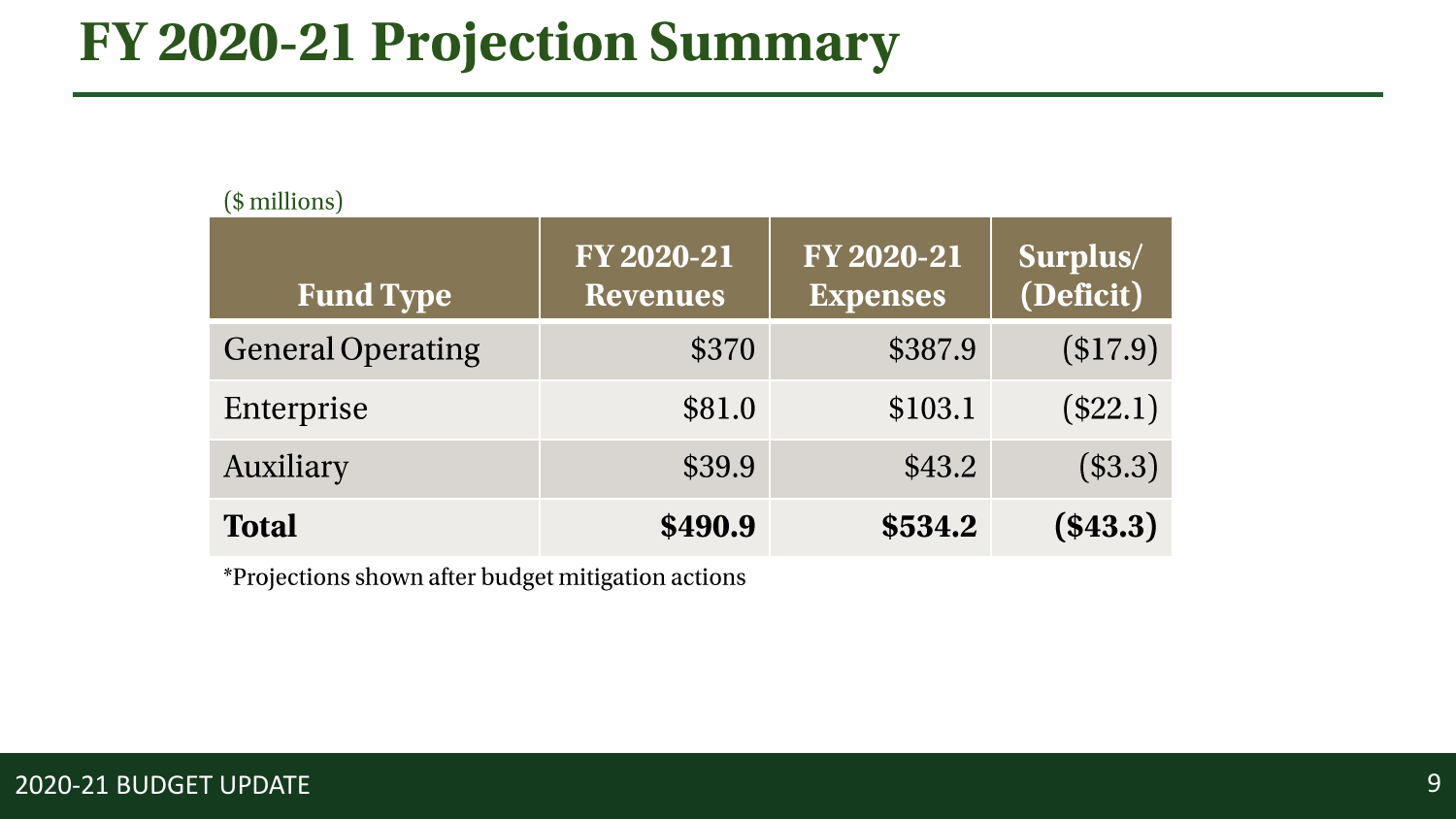#### FY 2020-21 General Operating Budget Deficit Mitigation Plan

| (\$ millions)                              | Initial<br>Projection | <b>Revised</b><br>Projection |
|--------------------------------------------|-----------------------|------------------------------|
| <b>Projected General Operating Deficit</b> | (\$35.2)              | (\$35.2)                     |
| Increased enrollment projection            |                       | \$1.6                        |
| <b>General Operating Deficit</b>           | (\$35.2)              | (\$33.6)                     |
| <b>Base Budget Reductions:</b>             |                       |                              |
| Division reduction target                  | \$15.6                | \$15.2                       |
| Other base adjustments                     | \$4.0                 | \$3.4                        |
| Investments                                |                       | (\$2.9)                      |
| One-time savings                           | \$7.1                 | \$2.2                        |
| Use of Reserves                            | \$10.0                | \$15.7                       |
| <b>Projected Surplus (Deficit)</b>         | \$1.5                 |                              |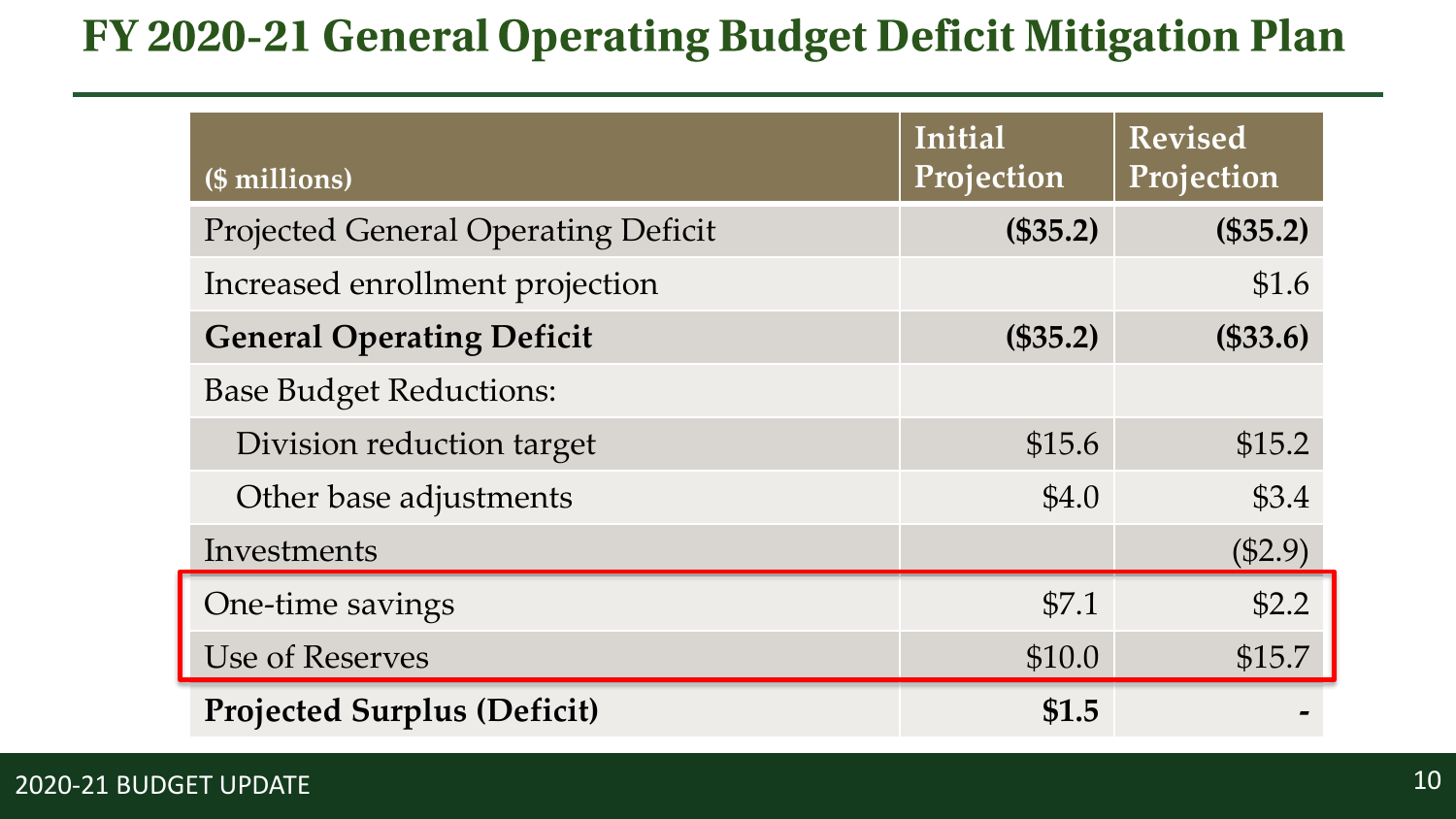#### **Other**

- University Housing
	- Project deficit \$22.8M
	- Loan from university funds
- \$33.6M Budget Deficit
	- \$15.7M permanent budget net reductions
	- \$17.9M balance from one-time and reserves
- State economic forecast uncertainty
- Federal stimulus package potential